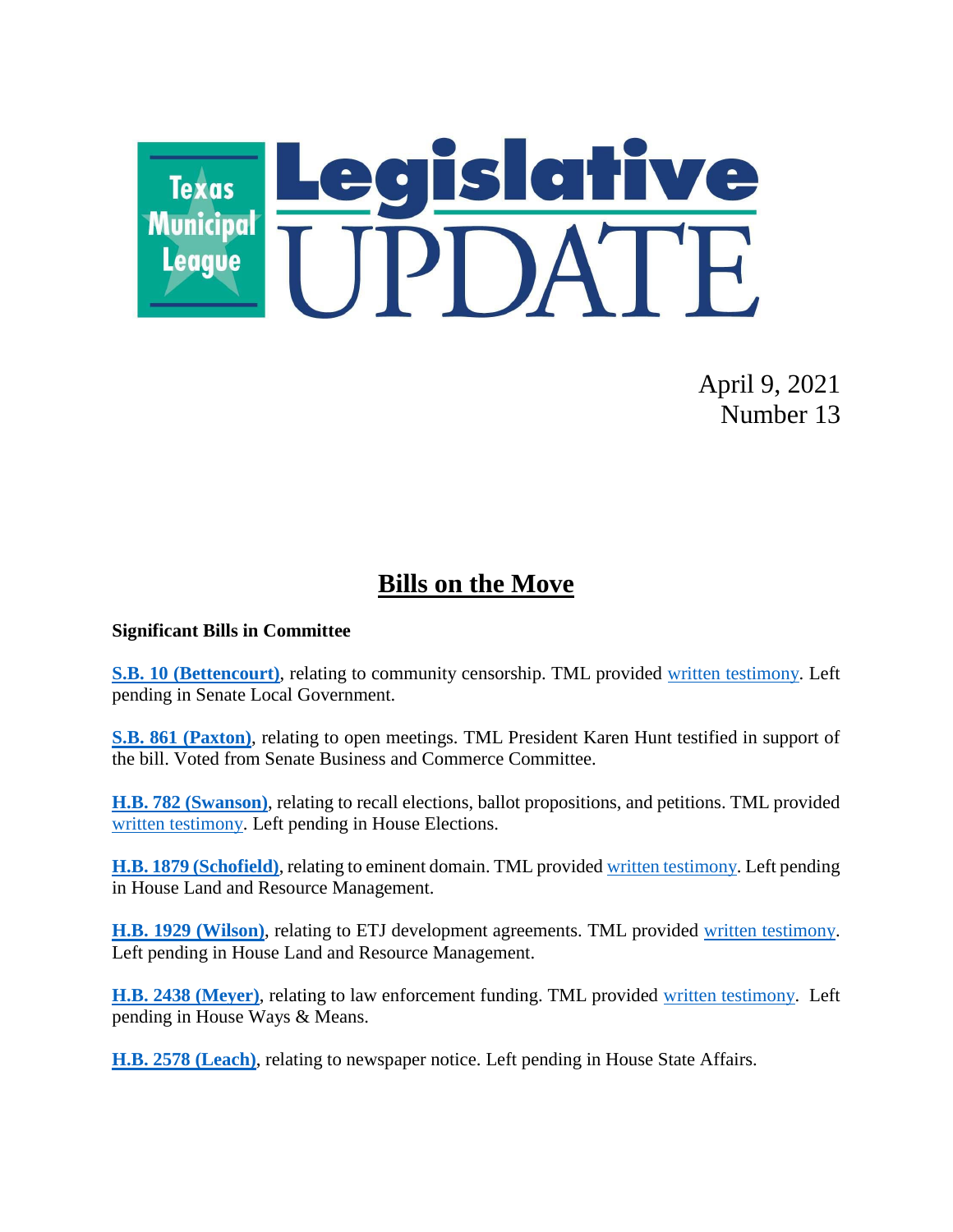**[H.B. 2590 \(Leach\)](https://capitol.texas.gov/BillLookup/History.aspx?LegSess=87R&Bill=HB2590)**, relating to building permits. TML provided [written testimony.](https://www.tml.org/DocumentCenter/View/2631/HB-2590-Letter_TML_building-permits) Left pending in House Land and Resource Management.

**[H.B. 2776 \(Deshotel\)](https://capitol.texas.gov/BillLookup/History.aspx?LegSess=87R&Bill=HB2776)**, relating to disannexation. TML provided [written testimony.](https://www.tml.org/DocumentCenter/View/2632/HB-2776-Letter_TML) Left pending in House Land and Resource Management.

**[H.B. 4121 \(Guillen\)](https://capitol.texas.gov/BillLookup/History.aspx?LegSess=87R&Bill=HB4121)**, relating to land development applications. TML provided [written testimony.](https://www.tml.org/DocumentCenter/View/2633/HB-4121-letter_TML_dev-shot-clock_sh_4321) Left pending in House Land and Resource Management.

#### **Significant Floor Action**

**[H.B. 5 \(Ashby\)](https://capitol.texas.gov/BillLookup/History.aspx?LegSess=87R&Bill=HB5)**, relating to broadband. Passed to third reading in the Texas House.

**[H.B. 738 \(Paul\)](https://capitol.texas.gov/BillLookup/History.aspx?LegSess=87R&Bill=HB738)**, relating to building codes. Passed the Texas House.

**[H.B. 1118 \(Capriglione\)](https://capitol.texas.gov/BillLookup/History.aspx?LegSess=87R&Bill=HB1118)**, relating to cybersecurity training. Passed the Texas House.

**[H.B. 2073 \(Burrows\)](https://capitol.texas.gov/BillLookup/History.aspx?LegSess=87R&Bill=HB2073)**, relating to quarantine leave for fire fighters, peace officers, and emergency technicians. Passed the Texas House.

**[H.B. 2404 \(Meyer\)](https://capitol.texas.gov/BillLookup/History.aspx?LegSess=87R&Bill=HB2404)**, relating to Chapter 380 Economic Development Agreements. Passed the Texas House.

**[H.B. 2429 \(Meyer\)](https://capitol.texas.gov/BillLookup/History.aspx?LegSess=87R&Bill=HB2429)**, relating to property tax rate notice. Passed to third reading in Texas House.

**[S.B. 24 \(Huffman\)](https://capitol.texas.gov/BillLookup/History.aspx?LegSess=87R&Bill=SB24)**, relating to pre-employment procedures for law enforcement. Passed the Texas Senate.

## **TCEQ Proposes Rules Requiring Alternative Language for Certain Permits**

The Texas Commission on Environmental Quality (TCEQ) is [proposing rules](https://www.sos.state.tx.us/texreg/archive/March262021/Proposed%20Rules/30.ENVIRONMENTAL%20QUALITY.html#84) that would require translations for certain proceedings and applications for TCEQ permits. Specifically, the rules would apply to: (1) all air quality permit applications; and (2) water quality or waste permit applications when the closest elementary or middle school nearest to the facility or proposed facility is required by Texas law to provide a bilingual education program. The required translations will result in additional costs for cities seeking these permits.

Under the proposed rules, applicants required to publish an alternative language notice of their permitting action would also be required to: (1) translate notice of any public meeting; (2) provide professional interpretation services at any public meeting; and (3) translate certain information related to a contested case hearing.

The comment period closes on **April 26, 2021**. Written comments may be submitted to Gwen Ricco, MC 205, Office of Legal Services, Texas Commission on Environmental Quality, P.O. Box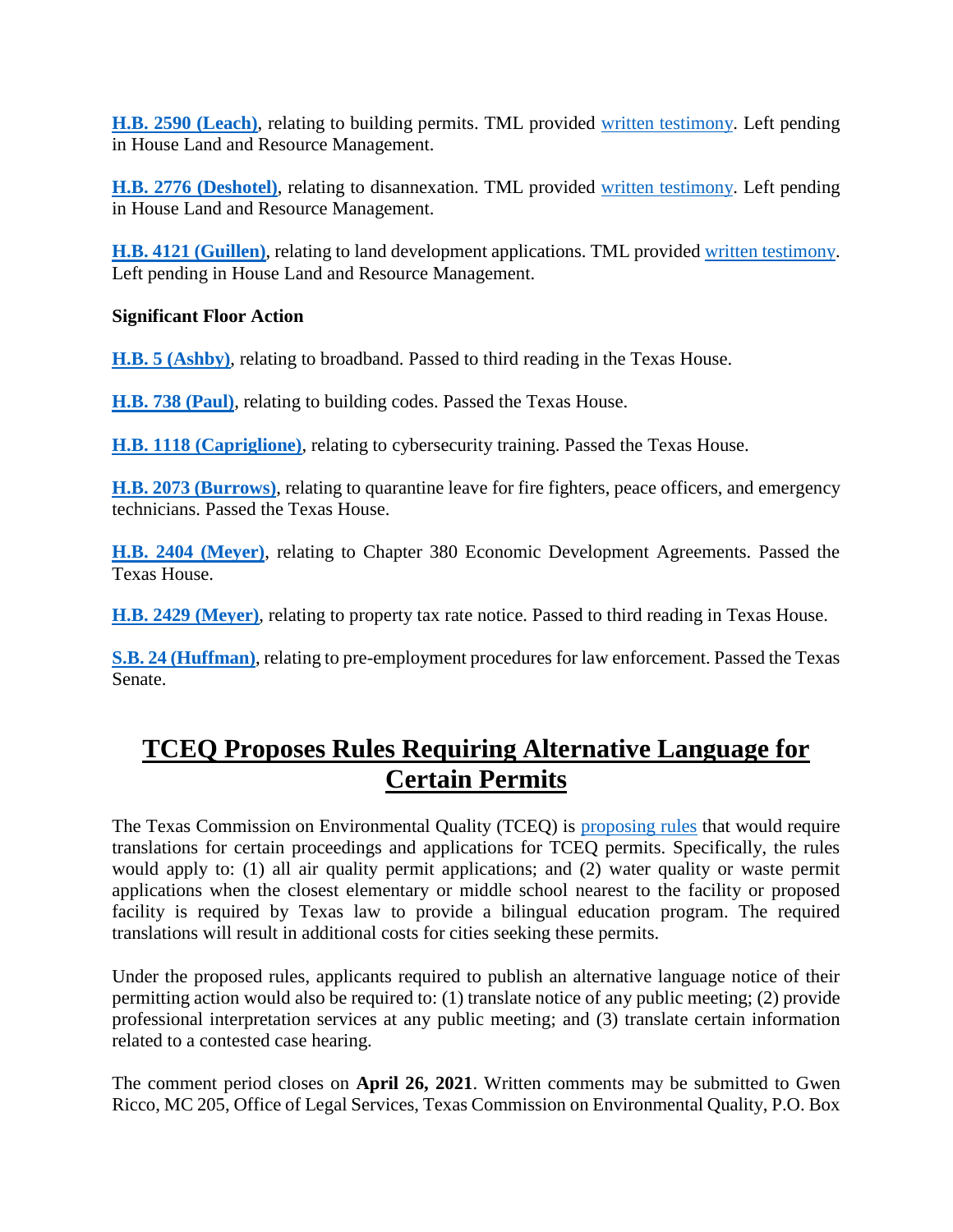13087, Austin, Texas 78711-3087, or faxed to *[fax4808@tceq.texas.gov.](mailto:fax4808@tceq.texas.gov)* Electronic comments may be submitted at: *[https://www6.tceq.texas.gov/rules/ecomments/.](https://www6.tceq.texas.gov/rules/ecomments/)* All comments should reference **Rule Project Number 2020-018-039-LS**.

TCEQ will also hold *virtual* public hearings on this proposal on April 20 and April 22. TCEQ staff members will be available to discuss the proposal 30 minutes prior to and after the virtual hearings via the GoToMeeting Q&A chat function.

#### **Public Hearing Details**

Webinar link for all sessions [https://www.gotomeeting.com/webinar/join-webinar.](https://www.gotomeeting.com/webinar/join-webinar)

Tuesday, April 20, 2021 @ 9:30 a.m. (CST) Webinar ID 328-027-147 Thursday, April 22, 2021 @ 1:30 p.m. (CST) Webinar ID 627-364-267

For those persons without computer or internet access who would like to participate in the webinars (in English): Call (844) 368-7161 and enter code 435007#.

## **EPA Announces Public Listening Sessions and Roundtables on the Lead and Copper Rule Revisions**

The U.S. Environmental Protection Agency (EPA) announced upcoming public listening sessions and roundtables to ensure that communities and stakeholders have the opportunity to provide their perspectives to the agency on protections from lead in drinking water. Virtual public listening sessions will be held on April 28, 2021, and May 5, 2021. EPA will then host community-focused virtual roundtables, starting in May of 2021. Additional details are available at [www.epa.gov/safewater.](https://nam11.safelinks.protection.outlook.com/?url=https%3A%2F%2Fu7061146.ct.sendgrid.net%2Fls%2Fclick%3Fupn%3D4tNED-2FM8iDZJQyQ53jATUcpCcdFw0yn4eSS6f1J4LqFdObizEo-2B30tQ7HSpJBMuuNJT9_-2F6YzgLUDBwNokpjZvTxMH-2BhhainH2m2CLCzGcH3sFPqYDlm2FSt6zOvY4I1ND3ZGIT98qTOtngoz1o-2BrKBhnmnZOtUP6LX5WyI0zGEZwKn4Vocmg2wRNAsqaPa0zOgzYAjEJqvPrl4ZfQ6cssKj3Cxt7mecmolZnhU02pCg0lJXvs4HrmpM-2FW491Cpk-2FE1aS3jSbK1c7G3HUSMLg6kDDfUXWq-2BTkul9QU1lKxa2R-2FW2fZNDAoDBAYtc289Viy8CLgYS1WWQvKCBZ-2BB2UWL1KOL9yHJQuYPNmM-2FCaP3oLD3IwIr240CpGq9cxdLWO7uGFSIL0H4O2VzGFmwP8S1CACJWpYl7scTz8ZtmJ3xPGzWI-3D&data=04%7C01%7Ccarmen.ramirez%40tceq.texas.gov%7Cfbea6d35cec440cf7aa908d8f47610a0%7C871a83a4a1ce4b7a81563bcd93a08fba%7C0%7C0%7C637528135217579609%7CUnknown%7CTWFpbGZsb3d8eyJWIjoiMC4wLjAwMDAiLCJQIjoiV2luMzIiLCJBTiI6Ik1haWwiLCJXVCI6Mn0%3D%7C1000&sdata=A%2FTpqv%2BkJwqjgYAAeG0H0zuNTz5lBaDxzqcYR8RKxBQ%3D&reserved=0) Those unable to attend any of the events will be able to submit comments via the docket at[: http://www.regulations.gov,](https://nam11.safelinks.protection.outlook.com/?url=https%3A%2F%2Fu7061146.ct.sendgrid.net%2Fls%2Fclick%3Fupn%3DTeZUXWpUv-2B6TCY38pVLo9iXbjbEj1kMGzuP60jauLHOOwytmxieqaNc-2BYRrT9HG1GseW_-2F6YzgLUDBwNokpjZvTxMH-2BhhainH2m2CLCzGcH3sFPqYDlm2FSt6zOvY4I1ND3ZGIT98qTOtngoz1o-2BrKBhnmnZOtUP6LX5WyI0zGEZwKn4Vocmg2wRNAsqaPa0zOgzYAjEJqvPrl4ZfQ6cssKj3Cxt7mecmolZnhU02pCg0lJXvs4HrmpM-2FW491Cpk-2FE1aS3jSbK1c7G3HUSMLg6kDDfWJtu55vvAeRubRf5VUw0Uzt9ofPB8g-2BoORWq9FyEXgJ-2BZC2Cblr1JaiqTuBOS5Y6NVNwK5o-2F8loJgn1B1qA8EDz-2BlIKrz7NjafWMcmqYwfGu2Vrw8Rj0XGef7qbbd50ZbyWTpX4z5Tgy1dmD3yKYlU-3D&data=04%7C01%7Ccarmen.ramirez%40tceq.texas.gov%7Cfbea6d35cec440cf7aa908d8f47610a0%7C871a83a4a1ce4b7a81563bcd93a08fba%7C0%7C0%7C637528135217589563%7CUnknown%7CTWFpbGZsb3d8eyJWIjoiMC4wLjAwMDAiLCJQIjoiV2luMzIiLCJBTiI6Ik1haWwiLCJXVCI6Mn0%3D%7C1000&sdata=6a9qpKUnz8oBr50C9Po6PD7nu3xyU6f2AcWCCe8ZwZM%3D&reserved=0) Docket ID: EPA-HQ-OW-2021-0255 until June 30, 2021.

## **Broadband Legal Update: FCC and Federal and State Court Proceedings**

The League's last general update on the status of various broadband actions affecting cities was in late 2019. At that time, the picture was fairly grim – especially at the Federal Communications Commission. The new presidential administration at the federal level led to the appointment of a new FCC chairwoman early in 2021. Nevertheless, cities face an uphill battle in most of the following proceedings:

 **Federal Small Cell Order Lawsuit:** Early in 2019, the FCC issued its "Declaratory Ruling and Third Report and Order" relating to state and local management of small cell wireless infrastructure deployment. It preempts cities in many areas, but the most significant provisions are: (1) "shot clocks" for small cell wireless facility siting review;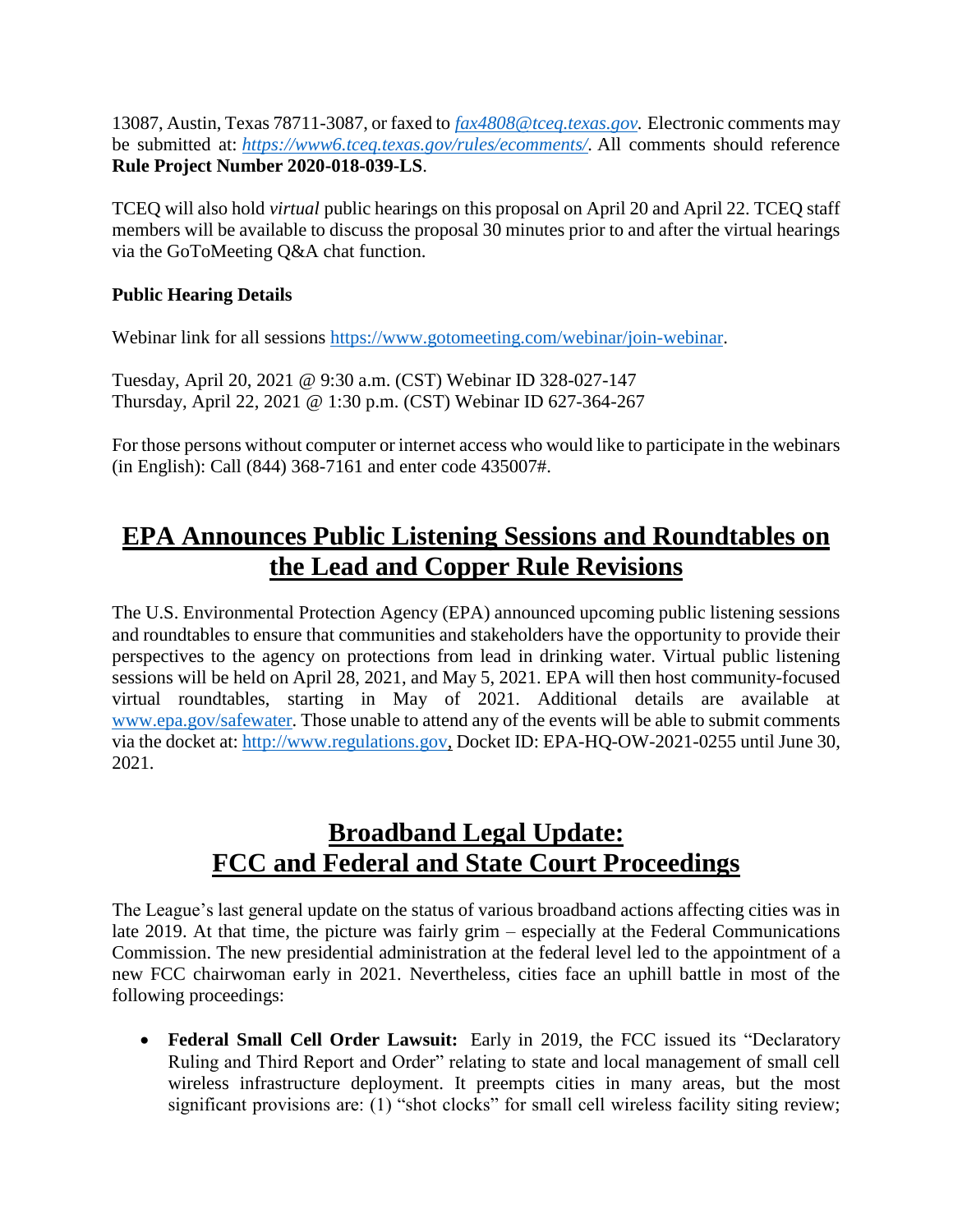(2) limits on recurring fees for small cells in the rights-of-way, such as rights-of-way access fees, to a "reasonable approximation" of the city's "objectively reasonable costs" for maintaining the rights-of-way or a structure within the rights-of-way; and (3) limits allowable local aesthetic requirements, including minimum spacing requirements.

Shortly after the order became effective, a nationwide coalition of cities and state leagues, including TML, filed a lawsuit to overturn it. In 2020, the U.S. Court of Appeals for the Tenth Circuit denied the coalition's motion to postpone implementation of the order while the lawsuit advances.

After the case was transferred for procedural reasons, a three-judge panel of the Ninth Circuit Court of Appeals issued its opinion in *City of Portland v. the United States of America/Federal Communications Commission*. The opinion was a mixed bag for cities, with most issues decided in favor of the cellular industry. The most important issue involved the cap on right-of-way rental (a.k.a., "franchise") fees for small cell deployment. The panel upheld the provision limiting a city's right-of-way fees to "an amount needed to recover administrative costs." After several intermediate steps, the coalition appealed the federal order to the U.S. Supreme Court on March 22, 2021, and that appeal is pending.

 **FCC Cable In-Kind Order and Lawsuit:** In 2018, the FCC released a "Second Further Notice of Proposed Rulemaking" that will allow cable companies to deduct the fair market value of a wide range of franchise obligations, including public, educational, and governmental (PEG) channel capacity and other PEG-related franchise requirements, from their existing franchise fee payments. If the FCC's proposed new rules are adopted, cities that operate PEG channels will see reductions in franchise fee payments from cable operators.

The League is participating in another coalition of cities that filed comments on the proposal, filed a motion for stay at the FCC, and filed a lawsuit in September of 2019 in federal court to halt the implementation of the rules.

Following the President's appointment of the new chair, the FCC asked the Sixth Circuit court to delay oral argument in the case, which is scheduled for April 15, 2021, to allow further review of the issue. Unfortunately, the court rejected the request on March 19.

 **FCC Collocation Petitions for Declaratory Ruling:** In September 2019, the Wireless Industry Association (WIA) and the Communications Technology Industry Association (CTIA) filed petitions with the FCC to further limit local oversight of wireless towers and pole attachments.

The FCC requested comments on the proposals and whether it should expand the scope of an existing federal law (Section 6409 of the Middle-Class Tax Relief and Job Creation Act of 2012) that already preempts certain municipal regulations relating to wireless towers. If enacted, the proposals from WIA and CTIA would substantially limit the authority of local governments to manage large wireless towers in their communities, as well as further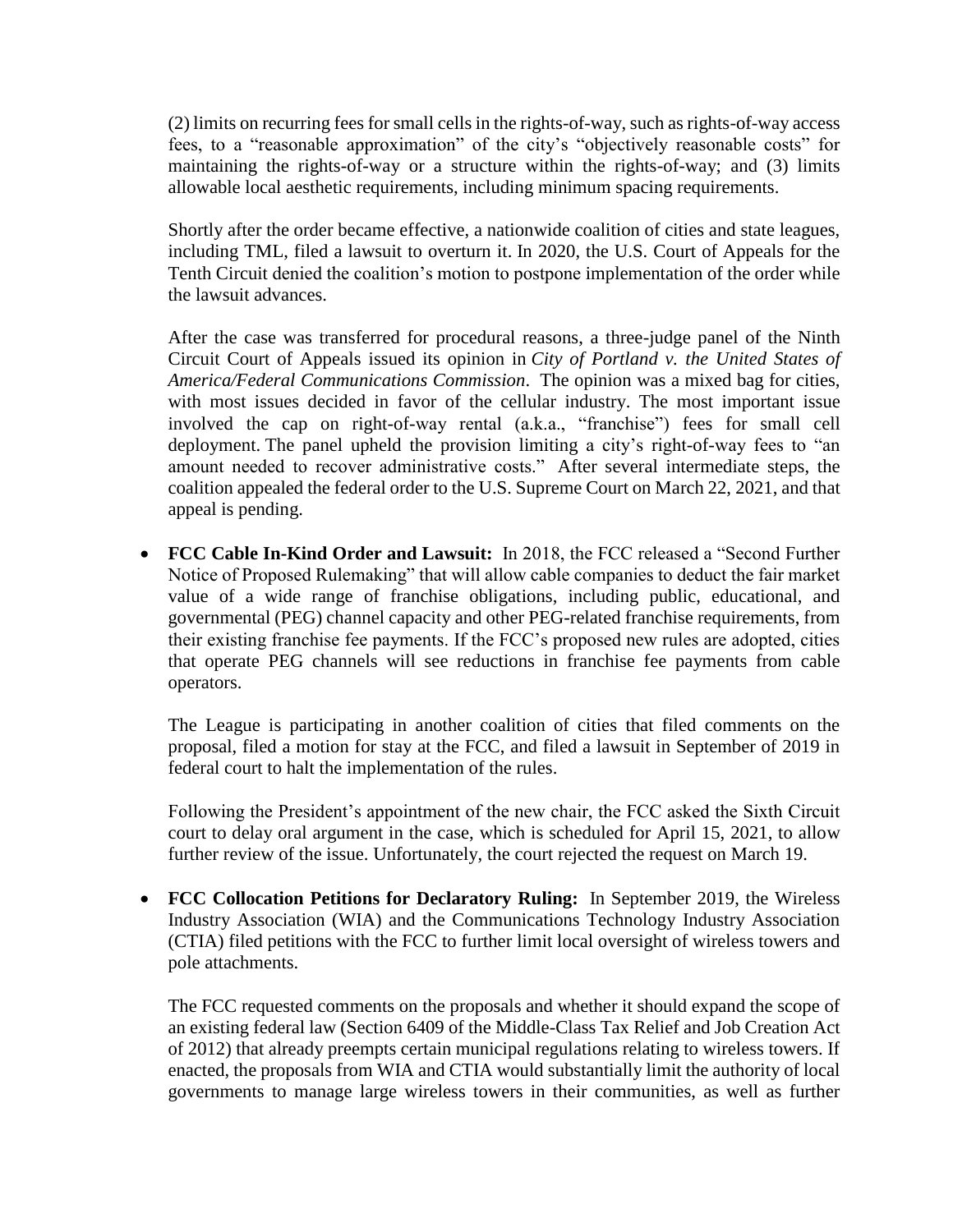limiting the control that pole owners, such as municipal utilities, have over pole attachments.

TML joined a coalition consisting of the National League of Cities, the Texas Coalition of Cities for Utilities Issues, and several cities to file comments in opposition to the proposal. The litigation was moving forward in the Ninth Circuit Court of Appeals, but the FCC also requested an abeyance in this case to allow its staff more time to study the issue. In this case, the court granted that request and stayed all proceedings until July 2021, at the earliest.

 **State Court Franchise Fee Lawsuit:** This lawsuit claims that small cell rental fees, and the elimination of video franchise fees or telephone access line fees, violates the Texas Constitution's "donations" provisions.

In 2017, the City of McAllen and a coalition of around 40 cities sued the state to challenge the unconstitutionally low right-of-way rental fees in S.B. 1004. That bill, passed during the 2017 regular session, requires a city to allow access for cellular antennae and related equipment ("small cell nodes") in city rights-of-way, and it also entitles cell companies and others to place equipment on city light poles, traffic poles, street signs, and other poles.

The bill gives cities limited authority over placement, and it caps a city's right-of-way rental fee at around \$250 per small cell node. The artificially low price per node is a taxpayer subsidy to the cellular industry because it allows nearly free use of taxpayerowned rights-of-way and facilities. The bill does precisely what the Texas Constitution prohibits: It is an action by the legislature forcing cities to give away their valuable assets to a private company. That lawsuit was recently amended to add a claim based on S.B. 1152, the "franchise fee elimination" bill passed in 2019. That bill, S.B. 1152, authorizes a cable or phone company to stop paying the lesser of its state cable franchise or telephone access line fees, whichever is less for the company statewide. Because it also requires an unconstitutional gift of use of cities' rights of way, the pleadings in the small cell lawsuit were amended to include that bill.

These bills, if left unchecked, could lead the way to the complete elimination of all franchise fees in future sessions. That is why the lawsuit to prove that they are unconstitutional, which is still pending in state district court, is so important to Texas cities.

League staff will continue to participate in these proceedings and report on future activity.

#### **Stay Engaged During the Legislative Session: Grassroots Involvement Program**

During the upcoming Texas legislative session, Texas cities will face many challenges and opportunities. TML will need to mobilize our membership at key points during session. The Grassroots Involvement Program (GRIP) is one way to do so. Our GRIP survey focuses on a variety of items including your areas of expertise and involvement with other professional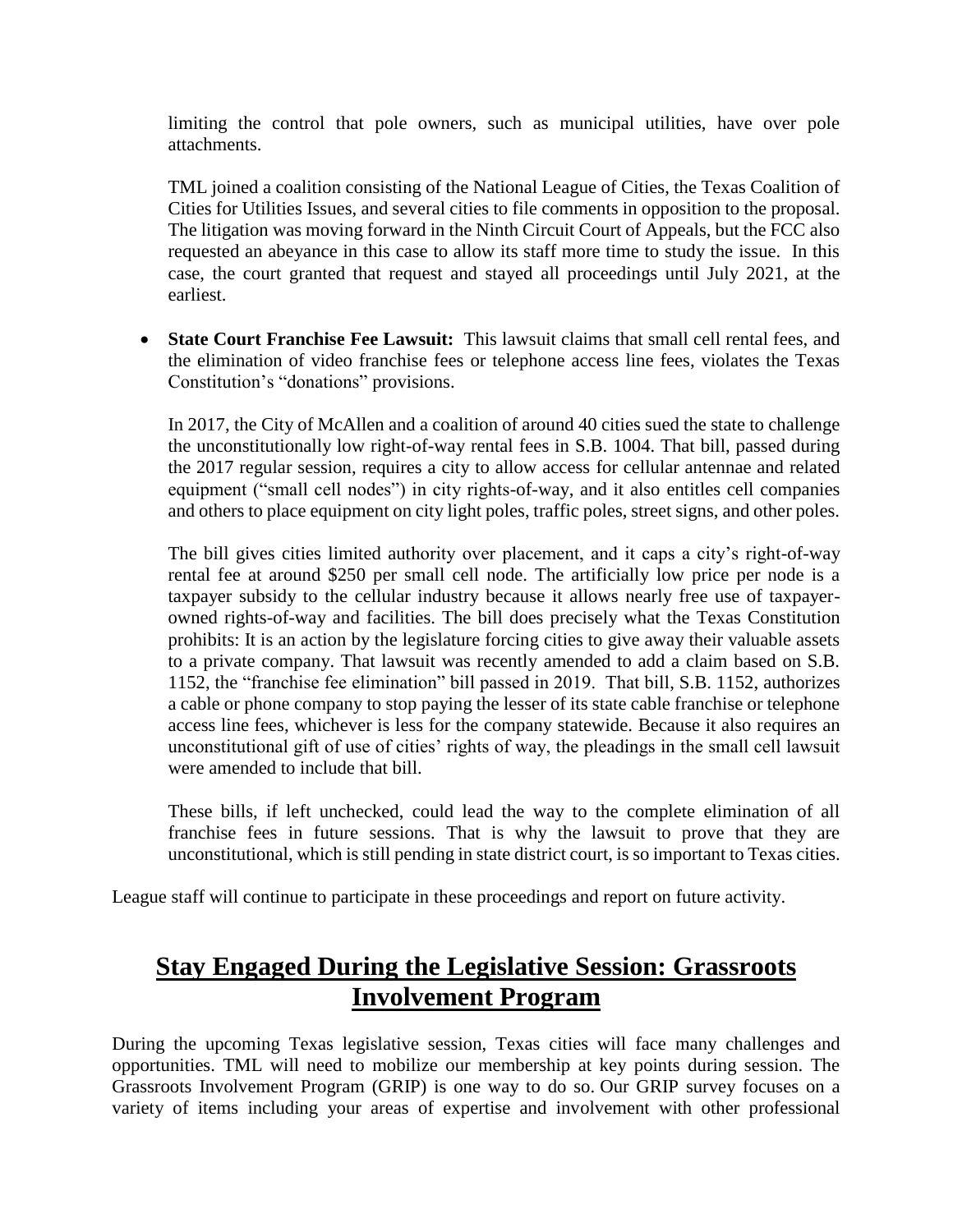organizations. Most importantly, the GRIP survey asks how well you know various state legislators and if you are willing to communicate with those legislators during the session. With many unknowns on how the capitol will operate during a pandemic, TML's grassroots approach will be crucial to our efforts.

If you have a relationship with your legislator(s) or want to be more involved during session, please take the time to complete the [GRIP survey.](https://tml.co1.qualtrics.com/jfe/form/SV_bynhW1yMazt7rV3) Past efforts have proven that such participation is a highly effective tool.

We ask that you complete the survey as soon as possible.

# **City Officials Testify**

When the legislature is in session, nothing compares to the effectiveness of city officials testifying at the Capitol. City officials who take the time to attend legislative committee meetings – whether virtually or by traveling to Austin – to speak out on important city issues should be applauded by us all. The League extends its thanks to all those who are vigilantly representing cities during this session. If we missed your testimony let us know by an email to [ford@tml.org,](mailto:ford@tml.org) and we will recognize you in next week's edition.

The following officials testified in committee hearings held March 29 through April 1:

- Sally Bakko, Director of Policy and Government Relations, City of Galveston
- Joel Baker, Fire Chief, City of Austin
- Chris Herrington, Environmental Officer, City of Austin
- Bryan Block, Program Manager, Music Office, Economic Development Department, City of Austin
- Loren Hopkins, Chief Environmental Officer, City of Houston
- Bill Kelly, Director of Government Relations, City of Houston
- Jeff Cheney, Mayor, City of Frisco
- Leonard Chan, City of Houston Fire Department
- Lee Kleinman, Councilmember, City of Dallas
- Chris Caso, City Attorney, City of Dallas
- Jesse Reyes, Assistant Chief, City of Dallas Police Department
- Heather Hubert, Finance Director, City of Corpus Christi
- Adam Colby, Sergeant, City of Tyler Police Department
- Ron Jensen, Mayor, City of Grand Prairie
- Donovan Burton, VP Water Resources & Governmental Relations, San Antonio Water System
- Margaret Wallace Brown, Planning Director, City of Houston
- Greg Smith, Councilmember, City of Corpus Christi
- Ben Molina, Councilmember, City of Corpus Christi
- Cyrus Zafrani, Police Lieutenant, City of Dallas
- Cathy Skurow, Mayor, City of Portland